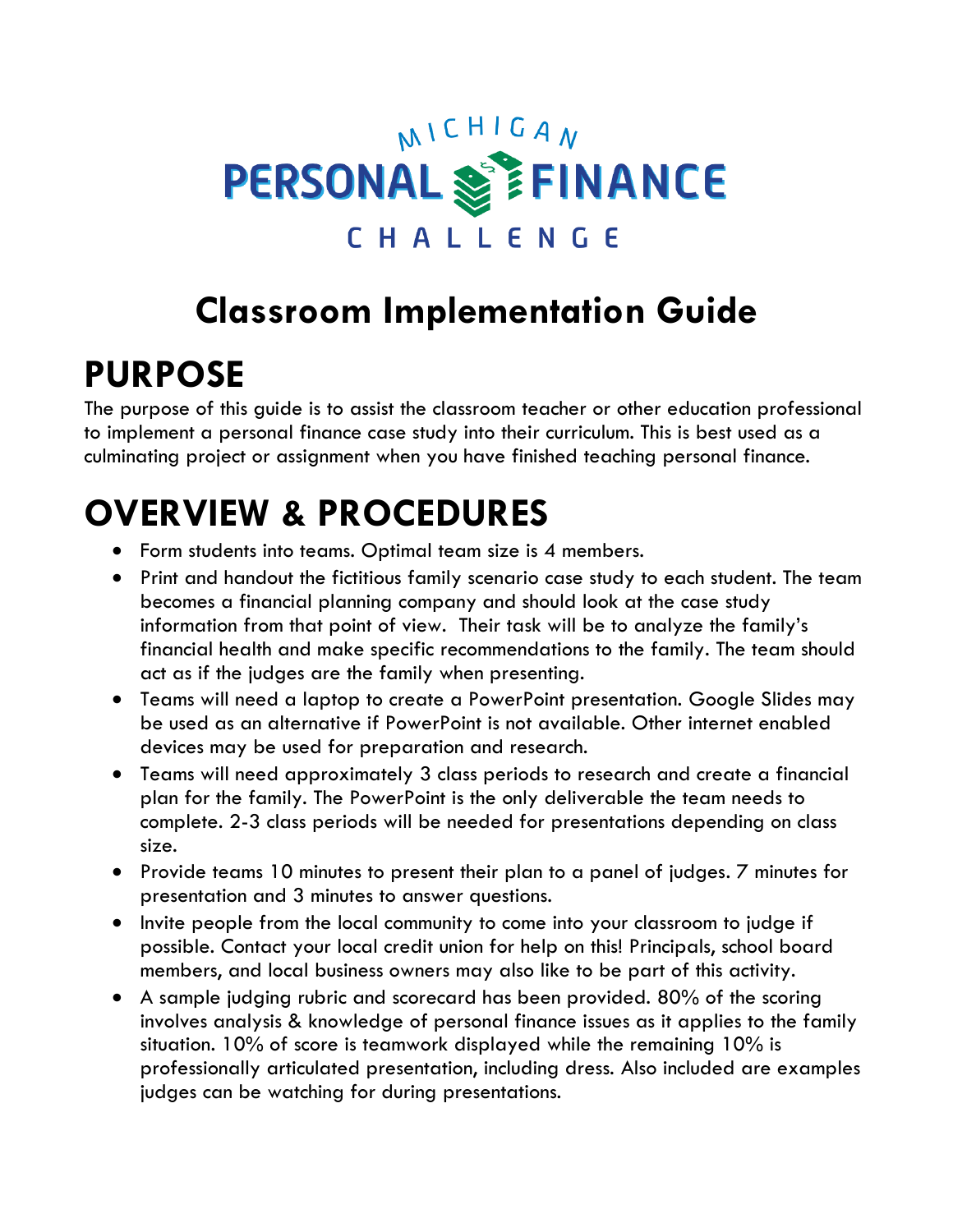• Team members must display knowledge of personal finance Issues: personal consumption, debt, savings, insurance, taxes, and more as well as have superior teamwork, presentation and communication skills.

## **SAMPLE VIDEOS**



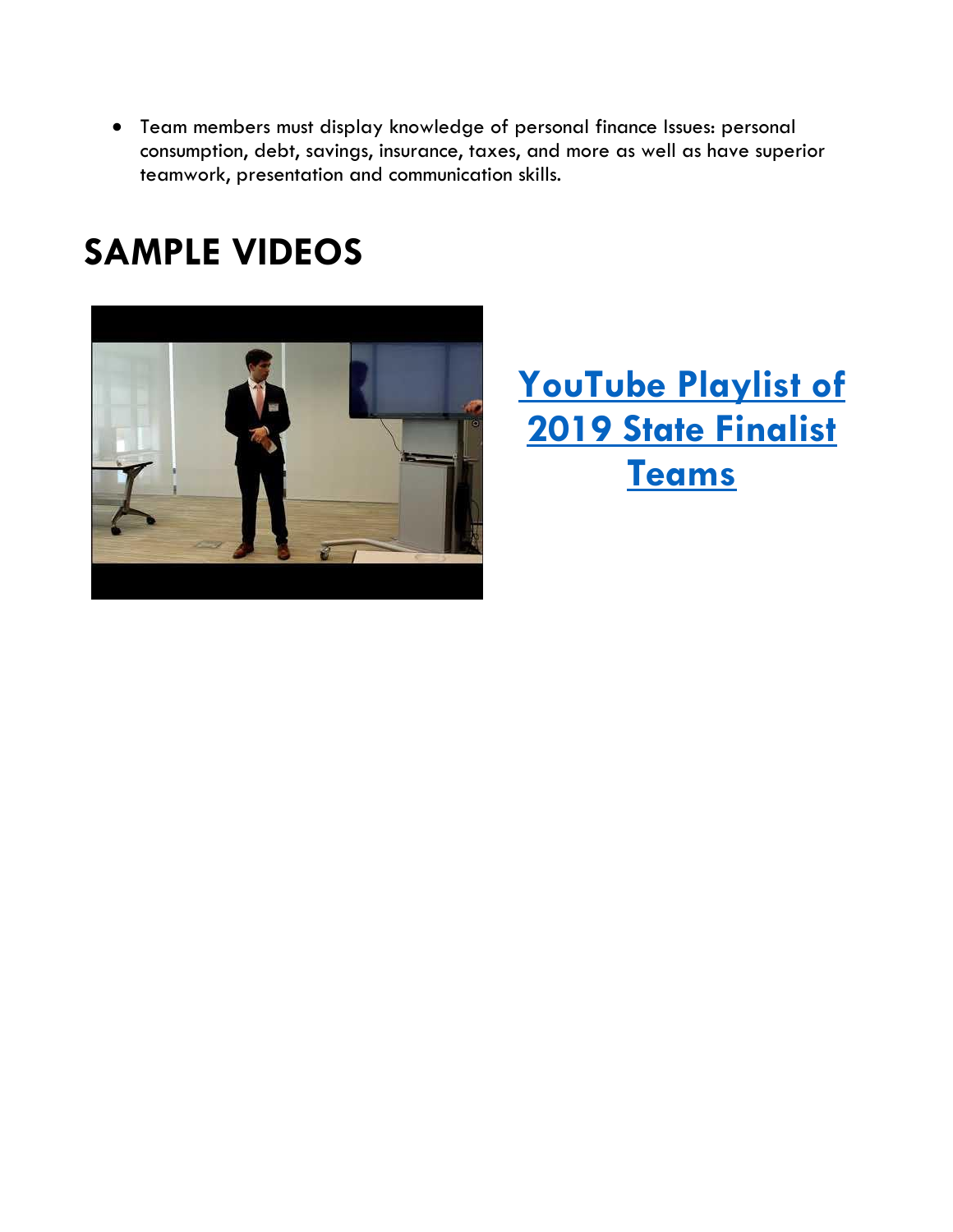# MICHIGAN **PERSONAL SEEINANCE** CHALLENGE

## **CASE STUDY**

## **Family Financial Profile**

#### **FAMILY MEMBERS**

The following narrative describes some details about the fictitious Burkey family, a couple with 2 children. Their financial circumstances:

| Name                  | Age | Employment             | <b>Annual Salary</b> | <b>Credit Score</b> |
|-----------------------|-----|------------------------|----------------------|---------------------|
| Mike Burkey           | 43  | Electrician            | \$75,000             | 670                 |
| Marissa Burkey        | 40  | Private School Teacher | \$55,000             | 740                 |
| <b>Brianna Burkey</b> | 12  |                        |                      |                     |
| Joey Burkey           |     |                        |                      |                     |

The Burkeys have mentioned not knowing much about finance and want to ensure a secure retirement for themselves and college planning for their two children.

It is suggested that you create a budget for them using expenses that they may have and show what they are now spending plus other items. We have given you some of their expenses, but you should create the rest of their expenses from your knowledge of personal finance. The data provided and the following narrative is incomplete; however you may discover some areas where their personal financial practices could be improved.

**GOALS**

The Burkeys have recently decided to consult a financial expert on what they might do to improve their financial situation and achieve their goals.

Mike recently received a \$6,000 bonus and they want help to allocate it toward their financial goals.

They would like both of their children to attend a four-year university in Michigan, without having a burden of excessive student loan debt.

Mike and Marissa would like to retire no later than age 60.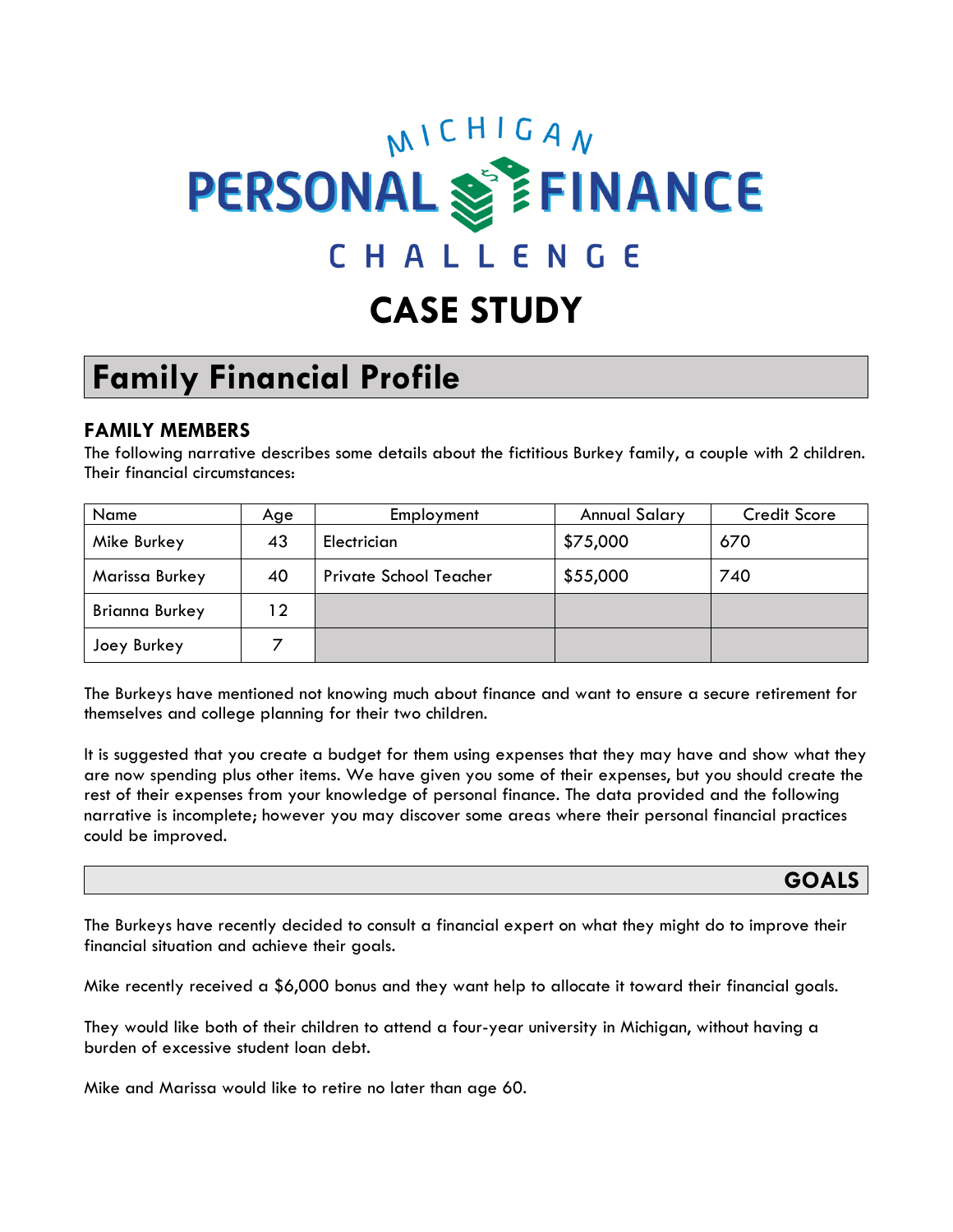They would like to make sure the mortgage on their home would be paid off and the children's college education would be taken care of in the event of one of their deaths.

#### **SAVINGS**

Marissa contributes 4% of her salary to her 403(b) through Fidelity Investments. Her employer offers a 100% match up to 6%. The current value of her 403(b) is \$55,000. She has invested her 403(b) investment in 3 different stocks.

Mike has a 401(k) invested with Fidelity. The current market value of his account is \$114,000, invested half in bonds and the rest in cash. He was contributing \$400 a month into his 401(k), but stopped contributing last year so they could afford a motorhome. His employer doesn't have a matching program.

The Burkeys have an emergency fund of \$500 and a working checking account with an average balance of \$1,650.

Neither Mike nor Marissa will receive a pension upon retirement.

Mike's father recently passed away and left him and his two sisters an inheritance. The inheritance consists of his father's home, which has a fair market value of \$120,000, but his father had a mortgage on the property of \$30,000. Mike would like some advice on what to do with this inheritance.

The Burkeys have a college saving account for each of their children. They are currently contributing to the New Hampshire UNIQUE 529 College Investing Plan through Fidelity since it is open to non-residents. Brianna's balance is \$26,000 and Joey's balance is \$14,000. Each of the portfolios are invested in an age weighted account. The Burkeys were wondering if Michigan has a 529 plan and if so, should they switch over to it.

#### **DEBTS**

#### **HOME MORTAGE**

They financed their home at a 6.4% interest rate and have 24 years left on a 30 year fixed rate mortgage with a balance of \$260,000. The current market value of the home is \$325,000.

| Principal & Interest | \$1,951 |
|----------------------|---------|
| <b>Property Tax</b>  | \$864   |
| Homeowners Insurance | \$175   |
|                      |         |
| Monthly Total        | \$2.990 |

MONTHLY HOUSING EXPENSES

#### **CREDIT CARDS/OTHER DEBT**

Marissa has a Kohl's credit card with a balance of \$960 with an APR of 24.99%. Mike has a Platinum Delta Skymiles credit card so he can earn miles toward free flights and other benefits. The credit card has a \$195 annual fee and a 19% APR. There is currently a balance of \$4,850 on the credit card.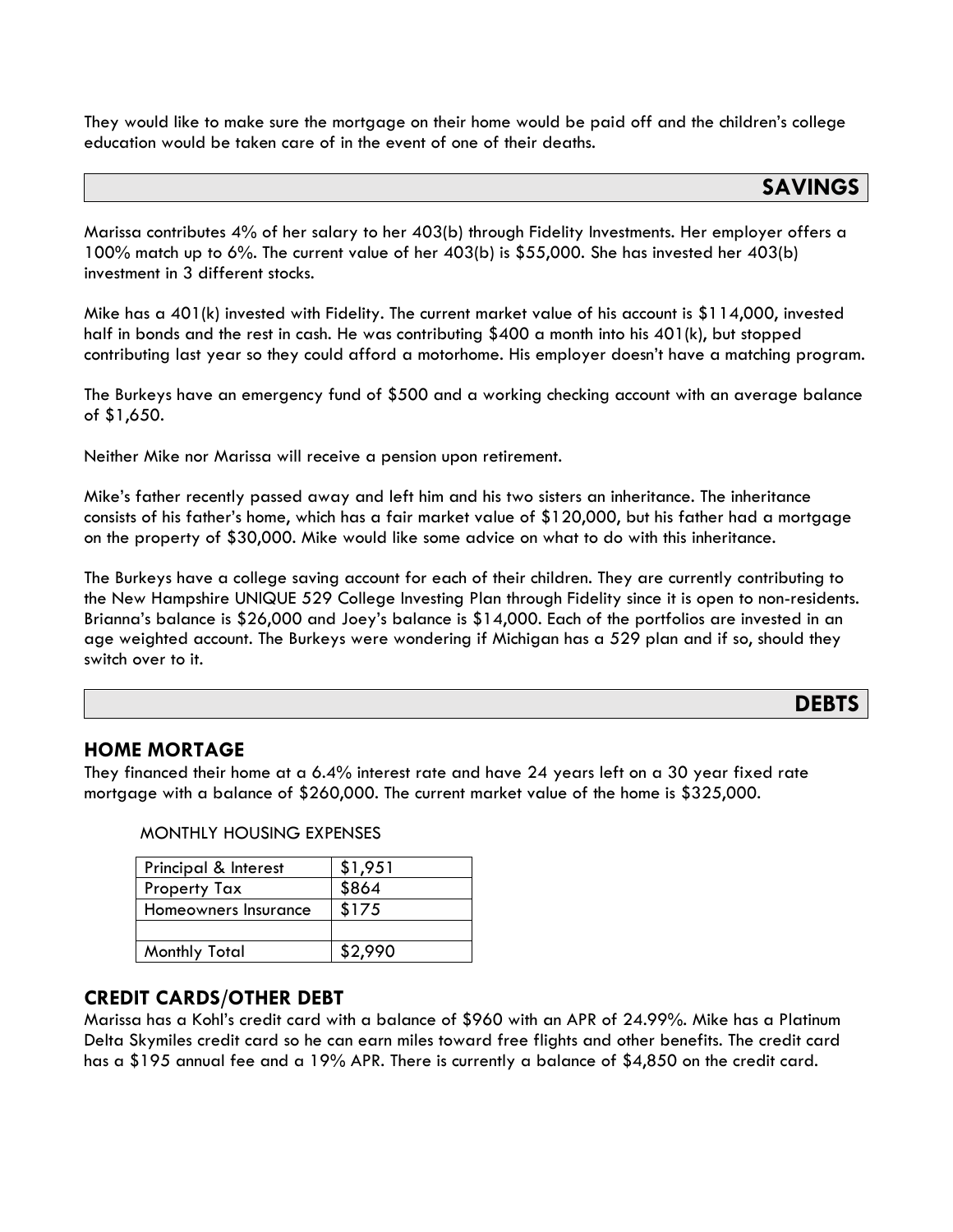The Burkeys enjoy camping and purchased a used 2008 Gulf Stream RV Sun Voyager motorhome last summer for \$59,385. They had saved up \$12,000 for a down payment and borrowed the remainder with an interest rate of 6.9% on a 10 year fixed rate loan. The monthly payment is \$548 per month.

#### **TRANSPORTATION**

Mike drives a 2017 GMC Yukon, which he bought new. The current monthly payment is \$662 with a remaining total balance of \$38,642. The car is financed at a rate of 6.2%

Marissa drives a leased 2016 Ford Flex. The monthly payment is \$410 and the contract expires in August 2018. She is concerned about having enough money for a down payment for a new vehicle when her lease expires.

#### **INSURANCE**

#### **LIFE**

Mike has a \$60,000 life insurance plan through his employer. Marissa has a \$50,000 life insurance policy through her employer. The Burkeys don't have any life insurance for their children.

#### **HEALTH**

The Burkey family gets its health care coverage through Marissa's employer. Her employer just switched over to a high-deductible health plan with a \$4,000 family deductible so the Burkey family doesn't have a monthly premium payment. Marissa is wondering if there are any tax-advantaged programs available with her new health care plan. The family has determined that the coverage through Marissa's employer is better than what is available through Mike's employer.

Marissa also has group long-term disability insurance, which covers 60% of her salary.

#### **AUTO**

Both vehicles and the motorhome are fully insured. Their comprehensive deductible for all vehicles is \$100 while their collision deductible is \$250. The Burkey family pays a total premium of \$1,680 every 6 months to insurance all of their vehicles.

#### **INCOME TAX**

Mike and Marissa are expecting a tax return of \$8,700 from the federal government in early May 2018, but owe the State of Michigan \$270.

#### **OTHER THINGS TO KNOW**

In your presentation, you should consider covering the following questions and any other additional recommendations for the Burkey family.

- 1. How can they be more efficient in handling their debts?
- 2. What can they do to better address their goals?
- 3. Are there any changes needed to their insurance?
- 4. What should they do about their retirement savings?
- 5. What's the best use of the family's tax return?
- 6. Do you have any advice regarding their income taxes?
- 7. What should they do with the inherited assets and other one-time sources of income or cash?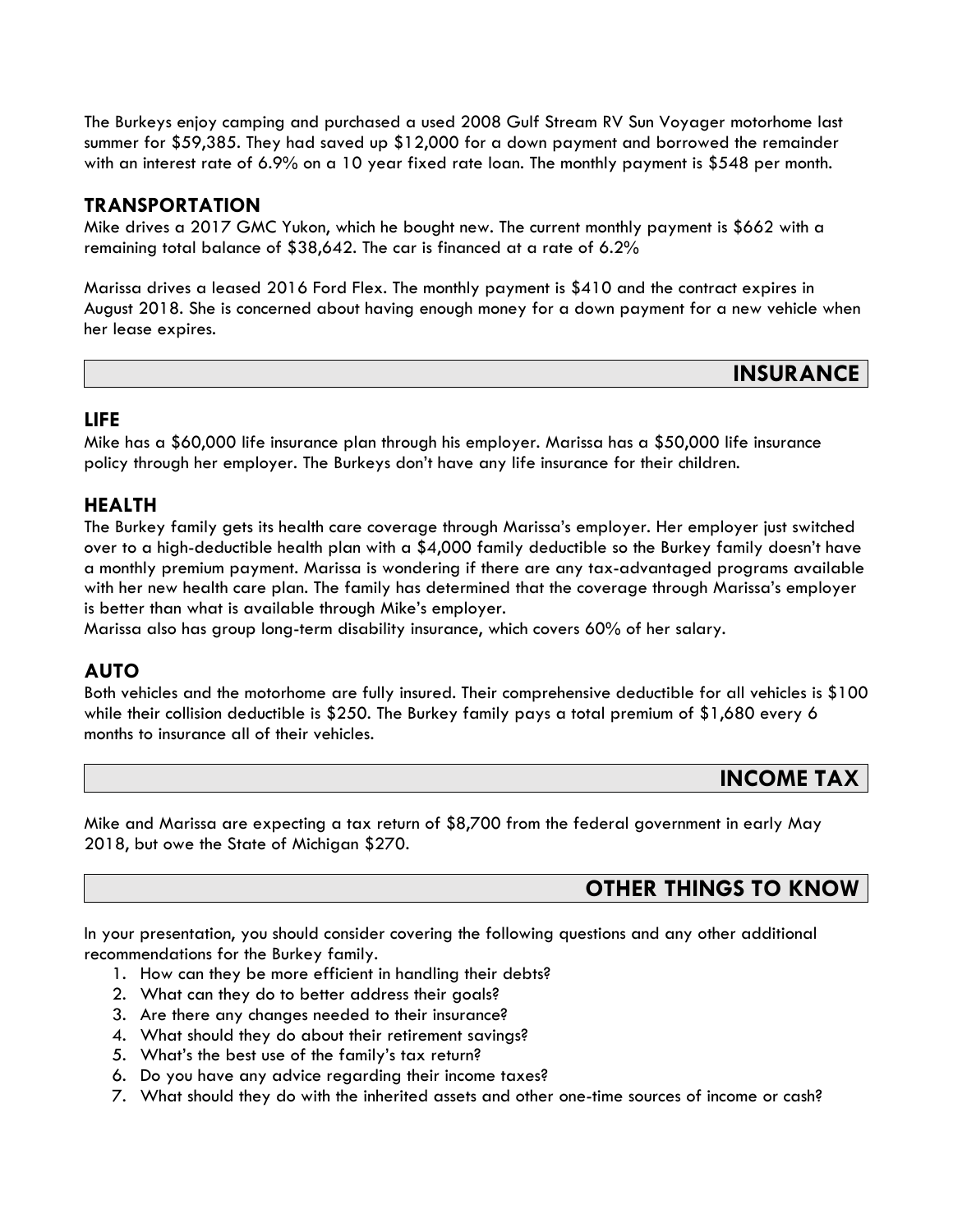# MICHIGAN **PERSONAL SEEINANCE** CHALLENGE

### **JUDGING MATERIALS**

*Suggested examples for judges to be watching for. Do not provide to students.*

#### **SAVINGS**

Diversify Marissa's 403(b) Increase contribution to Marissa's 403(b) from 4% to 6% Have Marissa contribute to a Roth IRA or additional money into her 403(b)

Choose a diversified investment, perhaps index or other mutual funds, for Mike's 401(k) Have Mike contribute into a Roth IRA or 401(k)

Project how much money the family will need for retirement and how close they are to those goals after the adjustments are made.

Increase emergency fund to 3-6 months of expenses.

Determination of how much money will be needed to fund a 4 year degree for each child. (This could be 2 years of community college, followed by finishing at a University, going straight to a 4 year University, etc.)

Do they need to increase contributions to either child's 529 and should they open up a MESP 529 to get the state income tax deduction?

#### **DEBT**

Does the family need to change their housing situation? (Recognize if housing is no more than 1/3 of the family income.)

Use funds to pay off the Kohl's credit card Use funds to pay off the Delta Skymiles credit card Evaluate if the family can afford to keep the motor home

Is the GMC Yukon too much car? Should they sell it and get a lower monthly payment? Determination of a plan for a new vehicle and down payment on a vehicle for Marissa when her lease expires.

#### **INSURANCE**

Recognize Mike and Marissa are underinsured and need to increase the life insurance for each to be 8- 10x their salary.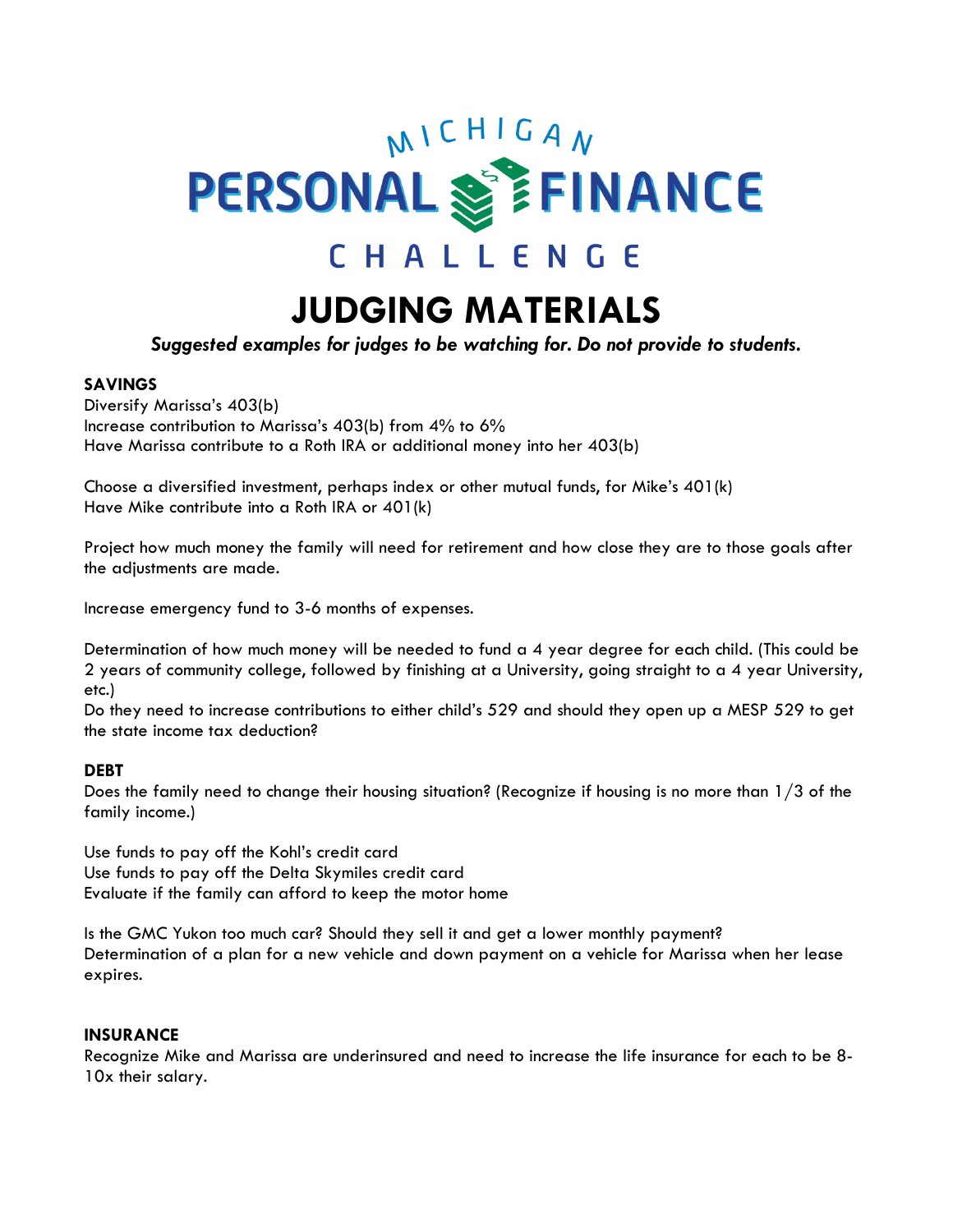Increase emergency fund so they could cover any funeral expenses if a child died or perhaps purchase a rider on one of their insurance policies or a small insurance policy for their children. It would also be acceptable for them to say they could use contributions from a Roth IRA to pay funeral expenses if need be.

Identify the Burkey family should fund a HSA account for their high deductible health insurance. \$6,850 is the family limitation for 2018.

Increase the deductible on their vehicle insurance in order to lower their monthly premium.

Address long-term disability need for Mike. Short-term disability for Marissa and Mike?

#### **TAXES**

Did the team address the over withholding for the federal income tax obligation and determine they need to change the number of dependents on their W-4? Did the team address the under withholding for the state income tax obligation?

#### **OTHER**

Determine that the inheritance from the home will be \$30,000 and explain a practical use for that money.

Most practical use of the \$8,700 federal tax return and explanation. Most practical use of the \$6,000 bonus Mike received and explanation.

Budget is comprehensive and balanced, integrating in all parts of the case study.

#### **TEAMWORK and PRESENTATION**

- Did all team members participate in the presentation?
- Were they able to answer your questions about the presentation?
- Did they use the PowerPoint to enhance their presentation?
- Did they demonstrate knowledge of personal finance throughout their presentation?
- Did they maintain a professional demeanor throughout, including appearance?

#### **JUDGING RUBRIC**

- Knowledge of Personal Finance Issues Displayed in Presentation 80% of total
- Teamwork Displayed 10% of Total
- Presentation/Communication Skills, including dress 10% of total
	- $\circ$  Speak clearly, voice projection, notes as an aid/not reading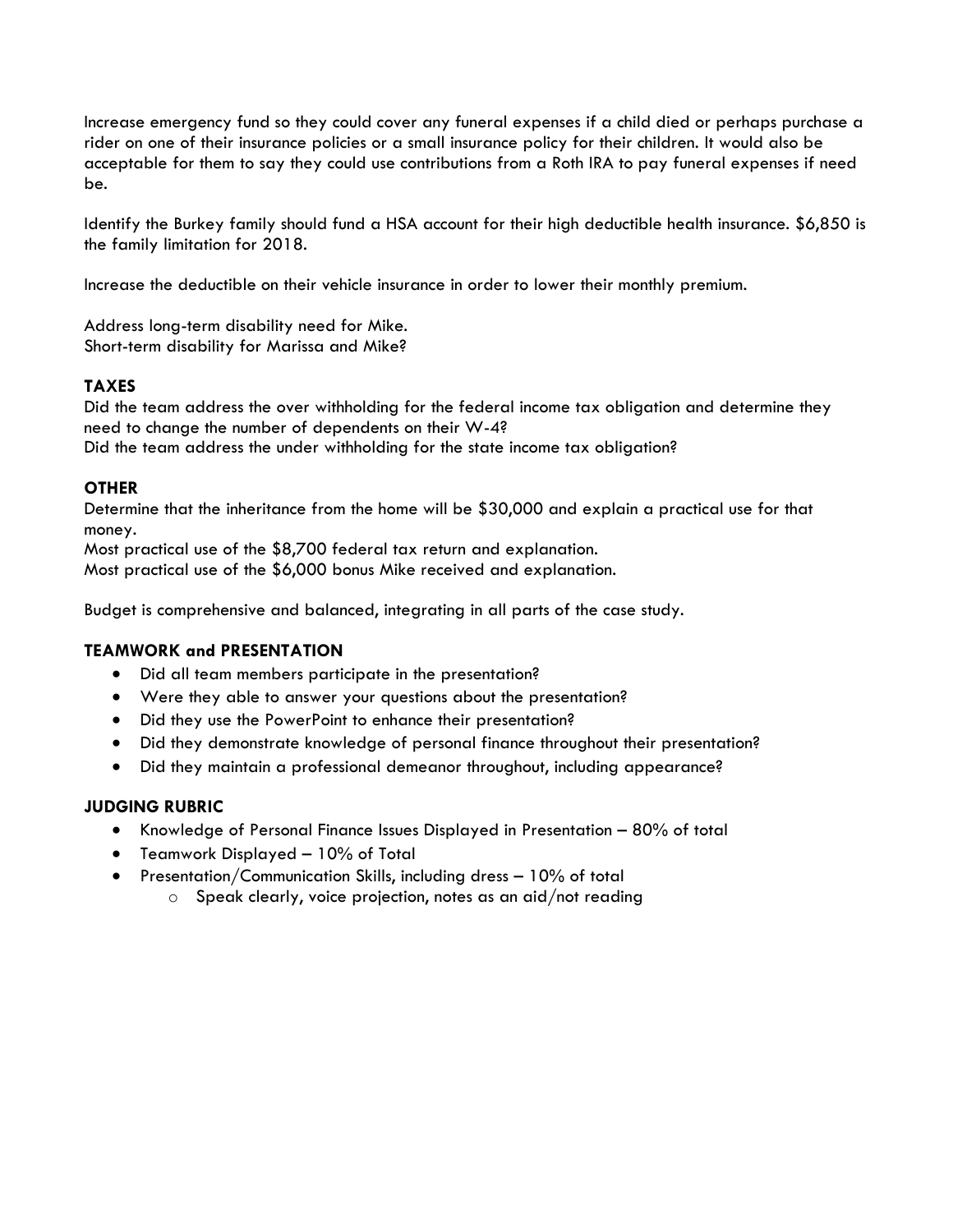# **PERSONAL SEEINANCE** CHALLENGE

#### **TEAM SCORECARD**

**TEAM #1:**  $\blacksquare$ 

|                                                                               | TEAM SCORE |
|-------------------------------------------------------------------------------|------------|
| Knowledge of Personal Finance Issues Displayed in Presentation - 80% of total |            |
| Teamwork Displayed - 10% of Total                                             |            |
| Presentation/Communication Skills, including dress – 10% of total             |            |
| <b>TOTAL</b>                                                                  |            |
| <b>NOTES:</b>                                                                 |            |

**Savings** 

**Debts** 

**Insurance** 

Taxes

**Other**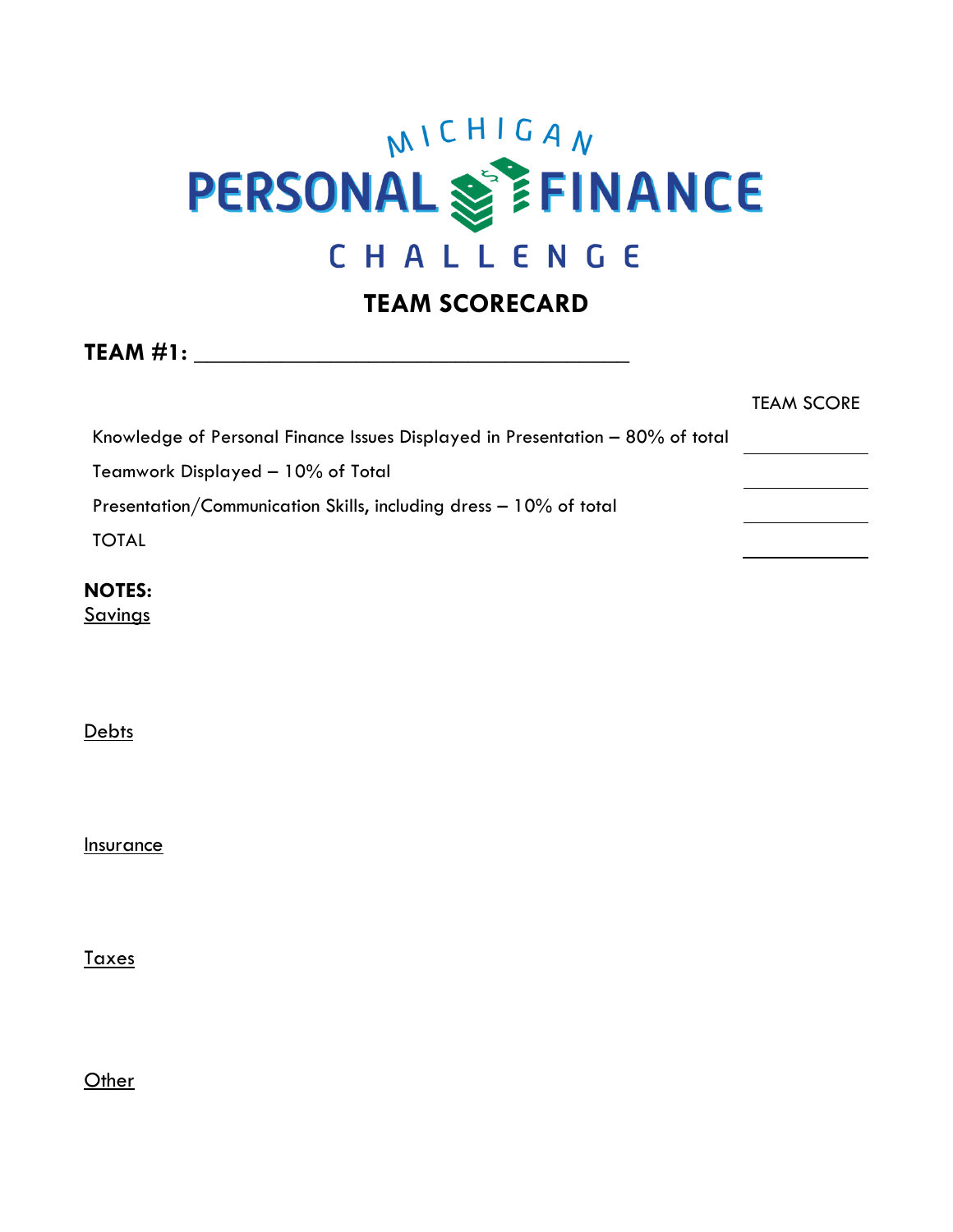# Michigan Personal Finance Challenge **Michigan Personal Finance Challenge JUDGING RUBRIC**

|                            |                                                                                                                  |          | Analysis of the strengths and weaknesses of the family's large financial decisions. |          |                                |          |                                                                            |          |          |                                                             |
|----------------------------|------------------------------------------------------------------------------------------------------------------|----------|-------------------------------------------------------------------------------------|----------|--------------------------------|----------|----------------------------------------------------------------------------|----------|----------|-------------------------------------------------------------|
|                            | Comprehensive                                                                                                    |          |                                                                                     |          |                                |          |                                                                            |          |          | Fails to Meaningfully                                       |
|                            | Analysis                                                                                                         | 9 Points | 8 Points                                                                            | 7 Points | 6 Points                       | 5 Points | 4 Points                                                                   | 3 Points | 2 Points | Analyze                                                     |
|                            | 10 points                                                                                                        |          |                                                                                     |          |                                |          |                                                                            |          |          | 1 Point                                                     |
|                            | Analysis of the strengths and weaknesses of the family's small financial decisions (Day-to-Day Purchases)        |          |                                                                                     |          |                                |          |                                                                            |          |          |                                                             |
|                            |                                                                                                                  |          |                                                                                     |          |                                |          |                                                                            |          |          |                                                             |
| Analysis of Current Family | Comprehensive                                                                                                    |          |                                                                                     |          |                                |          |                                                                            |          |          | Fails to Meaningfully                                       |
|                            | Analysis                                                                                                         | 9 Points | 8 Points                                                                            | 7 Points | 6 Points                       | 5 Points | 4 Points                                                                   | 3 Points | 2 Points | Analyze                                                     |
| <b>Finances</b>            | 10 points                                                                                                        |          |                                                                                     |          |                                |          |                                                                            |          |          | 1 Point                                                     |
|                            |                                                                                                                  |          |                                                                                     |          |                                |          | Illustrates depth of knowledge of sound financial practices                |          |          |                                                             |
|                            |                                                                                                                  |          |                                                                                     |          |                                |          |                                                                            |          |          | Fundamental or                                              |
| <b>40 Points Total</b>     | Perfectly Sound Analysis                                                                                         |          |                                                                                     |          |                                |          |                                                                            |          |          | Numerous Flaws                                              |
|                            | 10 points                                                                                                        | 9 Points | 8 Points                                                                            | 7 Points | 6 Points                       | 5 Points | 4 Points                                                                   | 3 Points | 2 Points | 1 Point                                                     |
|                            |                                                                                                                  |          |                                                                                     |          |                                |          |                                                                            |          |          |                                                             |
|                            |                                                                                                                  |          |                                                                                     |          | Demonstrates critical thinking |          |                                                                            |          |          |                                                             |
|                            | Total Understanding of                                                                                           |          |                                                                                     |          |                                |          |                                                                            |          |          | Broken Understanding of                                     |
|                            | Family's Situation                                                                                               | 9 Points | 8 Points                                                                            | 7 Points | 6 Points                       | 5 Points | 4 Points                                                                   | 3 Points | 2 Points | Family's Situation                                          |
|                            | 10 points                                                                                                        |          |                                                                                     |          |                                |          |                                                                            |          |          | 1 Point                                                     |
|                            |                                                                                                                  |          |                                                                                     |          |                                |          | Rationale explained using specific examples from data                      |          |          |                                                             |
|                            |                                                                                                                  |          |                                                                                     |          |                                |          |                                                                            |          |          |                                                             |
|                            | Perfectly Sound Approach<br>10 points                                                                            | 9 Points | 8 Points                                                                            | 7 Points | 6 Points                       | 5 Points | 4 Points                                                                   | 3 Points | 2 Points | /Disjointed From Model<br>Assumes Far Too Much<br>1 Point   |
|                            | Projections for short and long term financial stability are supported using data analysis                        |          |                                                                                     |          |                                |          |                                                                            |          |          |                                                             |
|                            |                                                                                                                  |          |                                                                                     |          |                                |          |                                                                            |          |          | Fails to Meaningfully                                       |
|                            | Comprehensive Analysis Used                                                                                      | 9 Points | 8 Points                                                                            | 7 Points | 6 Points                       | 5 Points | 4 Points                                                                   | 3 Points | 2 Points | Analyze Their Work                                          |
| Financial Planner          | 10 points                                                                                                        |          |                                                                                     |          |                                |          |                                                                            |          |          | Point                                                       |
| <b>Recommendations</b>     | Recommendations aren't just ways to cut costs, but also show interest in optimizing each family member's quality |          |                                                                                     |          |                                |          |                                                                            |          |          |                                                             |
|                            |                                                                                                                  |          |                                                                                     |          |                                |          |                                                                            |          |          |                                                             |
|                            |                                                                                                                  |          |                                                                                     |          |                                |          | of life/happiness. (Don't just make everyone stop doing everything fun)    |          |          |                                                             |
| <b>40 Points Total</b>     | Quality of Living Seems                                                                                          |          |                                                                                     |          |                                |          |                                                                            |          |          | Family's Quality of Life                                    |
|                            | Improved for All<br>10 points                                                                                    | 9 Points | 8 Points                                                                            | 7 Points | 6 Points                       | 5 Points | 4 Points                                                                   | 3 Points | 2 Points | Seems Severely Reduced<br>1 Point                           |
|                            |                                                                                                                  |          |                                                                                     |          |                                |          |                                                                            |          |          |                                                             |
|                            | Demonstrates depth of knowledge beyond the general expectations of this scenario and suggests a creative and     |          |                                                                                     |          |                                |          |                                                                            |          |          |                                                             |
|                            |                                                                                                                  |          |                                                                                     |          |                                |          | viable plan to improve the financial well-being of the family (Uniqueness) |          |          |                                                             |
|                            | Very Creative Yet Well-                                                                                          |          |                                                                                     |          |                                |          |                                                                            |          |          | Plan Lacks Any                                              |
|                            | Grounded Recommendations<br>10 points                                                                            | 9 Points | 8 Points                                                                            | 7 Points | 6 Points                       | 5 Points | 4 Points                                                                   | 3 Points | 2 Points | Creativity/Inspiration<br>1 Point                           |
|                            |                                                                                                                  |          |                                                                                     |          |                                |          | Professional, well organized and well orchestrated                         |          |          |                                                             |
|                            | All Team Members Are                                                                                             |          |                                                                                     |          |                                |          |                                                                            |          |          | Fails to Meaningfully                                       |
|                            | Outstanding                                                                                                      | 9 Points | 8 Points                                                                            | 7 Points | 6 Points                       | 5 Points | 4 Points                                                                   | 3 Points | 2 Points | Analyze                                                     |
| Presentation               | 10 points                                                                                                        |          |                                                                                     |          |                                |          |                                                                            |          |          | 1 Point                                                     |
|                            |                                                                                                                  |          |                                                                                     |          |                                |          |                                                                            |          |          |                                                             |
| 20 Points Total            |                                                                                                                  |          |                                                                                     |          |                                |          | Articulation of presentation and in answering questions                    |          |          |                                                             |
|                            | Absolute Clairity<br>10 points                                                                                   | 9 Points | 8 Points                                                                            | 7 Points | 6 Points                       | 5 Points | 4 Points                                                                   | 3 Points | 2 Points | Presentation Style/Flaws<br>Damage Comprehension<br>1 Point |
|                            |                                                                                                                  |          |                                                                                     |          |                                |          |                                                                            |          |          |                                                             |